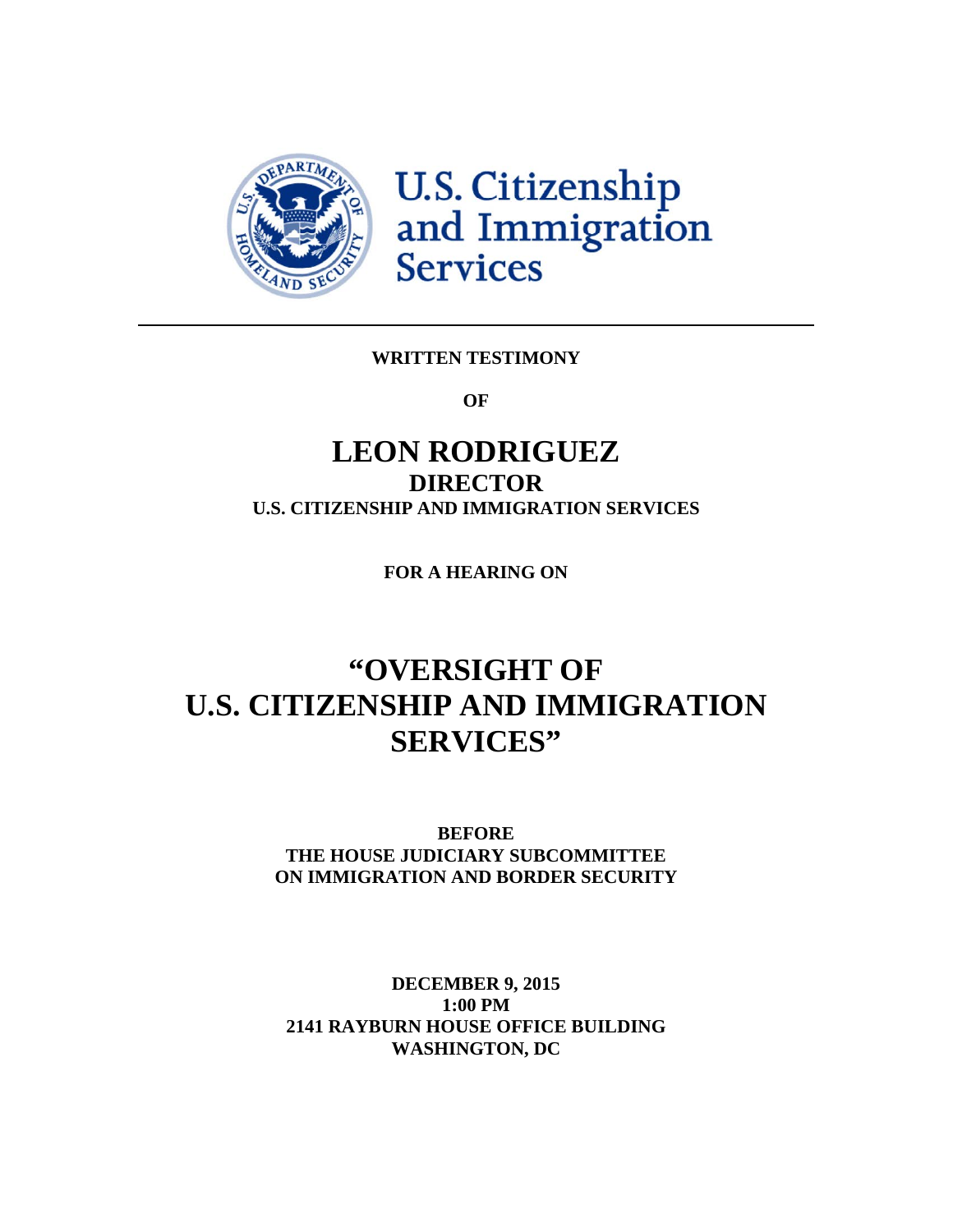Chairman Gowdy, Ranking Member Lofgren, and Members of the Subcommittee, I appreciate the opportunity to appear before you today to testify about the state of U.S. Citizenship and Immigration Services (USCIS) and discuss several critical issues important to this Subcommittee.

I continue to be extremely grateful to the Members of this Subcommittee for your continued strong interest in USCIS and its programs. Having last appeared before the full Committee over a year ago, I am pleased to report on the tremendous work the agency has done on issues that are important to all of us.

USCIS has a proud history of providing benefits to individuals from all over the world. These benefits support fundamental values and needs of our nation, be they economic, humanitarian, or otherwise in the public interest. USCIS delivers these benefits while being ever vigilant for those who seek to undermine the integrity of our immigration system—or worse—those who seek to do us physical or economic harm. USCIS is only able to accomplish its complex and vital mission through the efforts of its thousands of dedicated public servants who each day administer a complex immigration system fairly and professionally.

I fully appreciate that our ability to overcome challenges and take full advantage of our potential requires close relationships with our partners, including Congress and this Subcommittee, in particular. As evidence of these relationships, I can point to the more than 86,000 congressional inquiries we received and almost 11,000 engagements with congressional staff that USCIS participated in during Fiscal Year 2015. I trust that the information and assistance that we have shared with you over the past year, as well as the information I provide you today, is informative and responsive.

As I told you last year and as it still stands true today, I take very seriously the trust that has been given to me. Our Agency embodies our core principles of transparency, integrity, consistency and efficiency; this ensures we are effective stewards of the resources we manage. I will continue to ensure that USCIS delivers the appropriate benefits to the right people while ensuring that benefits are denied to those who are ineligible. I also assure you that USCIS will continue to do its work efficiently and ensuring the highest level of security.

### **Priorities**

In my time at USCIS, I have discussed with the management team what I see as our top priorities. I would like to lay them out here for you, and then, for each, describe the work that USCIS has done and is doing to realize our goals.

#### **Executive Actions**

Besides the safety and security of the American people, my top priority is to implement the President's Executive Actions on Immigration. On November 20, 2014, Secretary Jeh Johnson announced a series of executive actions to crack down on unauthorized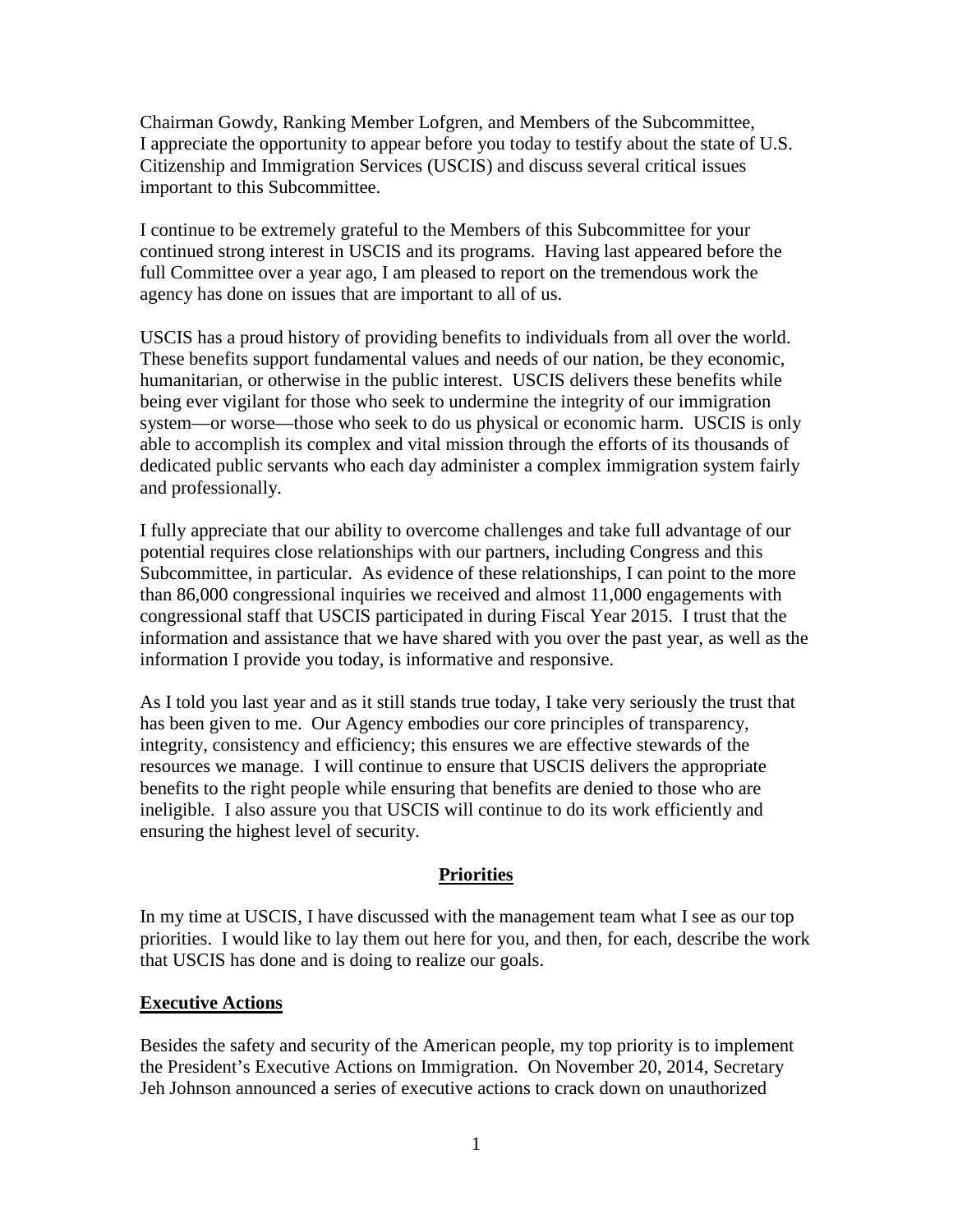immigration at the border; prioritize deporting those most dangerous to our nation; improve our legal immigration system for families, employers, students, entrepreneurs and workers; and on a case-by-case basis, consider for deferred action certain undocumented immigrants under two initiatives— Deferred Action for Parents of Americans and Lawful Permanent Residents (DAPA), and expanding the population of individuals eligible for Deferred Action for Childhood Arrivals (DACA). While DAPA and expanded DACA are on hold pursuant to a court injunction, USCIS and our partners in the Department of Homeland Security (DHS) and other departments have been working to implement the other parts of our executive actions.

• Provisional Waivers: On July 22, 2015, DHS published a proposed rule to expand eligibility for provisional waivers to all individuals who are statutorily eligible for a waiver of certain unlawful presence grounds of inadmissibility.

Under current regulations, eligibility for a provisional unlawful presence waiver is limited to those who are immediate relatives of U.S. citizens and who can show extreme hardship to their U.S. citizen spouses or parents. By making the process available to all individuals who are statutorily eligible for an unlawful presence waiver, DHS is expanding the population of those who can potentially qualify for this waiver, thereby promoting family unity and improving administrative efficiency.

The comment period closed on September 21, 2015. DHS and USCIS are reviewing the comments received and are currently working on the final rule.

• Visa Modernization: On November 21<sup>st</sup>, 2014, President Obama issued a Presidential Memorandum on "Modernizing and Streamlining the U.S. Immigrant Visa System for the  $21<sup>st</sup>$  Century." In this Memorandum, the President directed the Secretary of State and the Secretary of Homeland Security to lead an interagency effort to develop recommendations, in consultation with stakeholders and experts. To further this effort, USCIS published a Request for Information in December 2014 asking for suggestions to meet the Administration's call to:

(1) reduce government costs, improve services for applicants, reduce burdens on employers, and combat waste, fraud, and abuse in the system;

(2) ensure that policies, practices, and systems use all of the visa numbers that Congress provides for and intends to be used, consistent with demand; and (3) modernize the information technology infrastructure underlying the visa processing system with the goal to reduce redundant systems, improve the experience of applicants, and enable better oversight.

Approximately 1,650 individuals and organizations responded with many helpful suggestions.

After conducting a thorough review of options, in July 2015, the White House issued its report, "Modernizing & Streamlining Our Legal Immigration System for the  $21<sup>st</sup>$ Century," which included specific recommendation to modernize our system for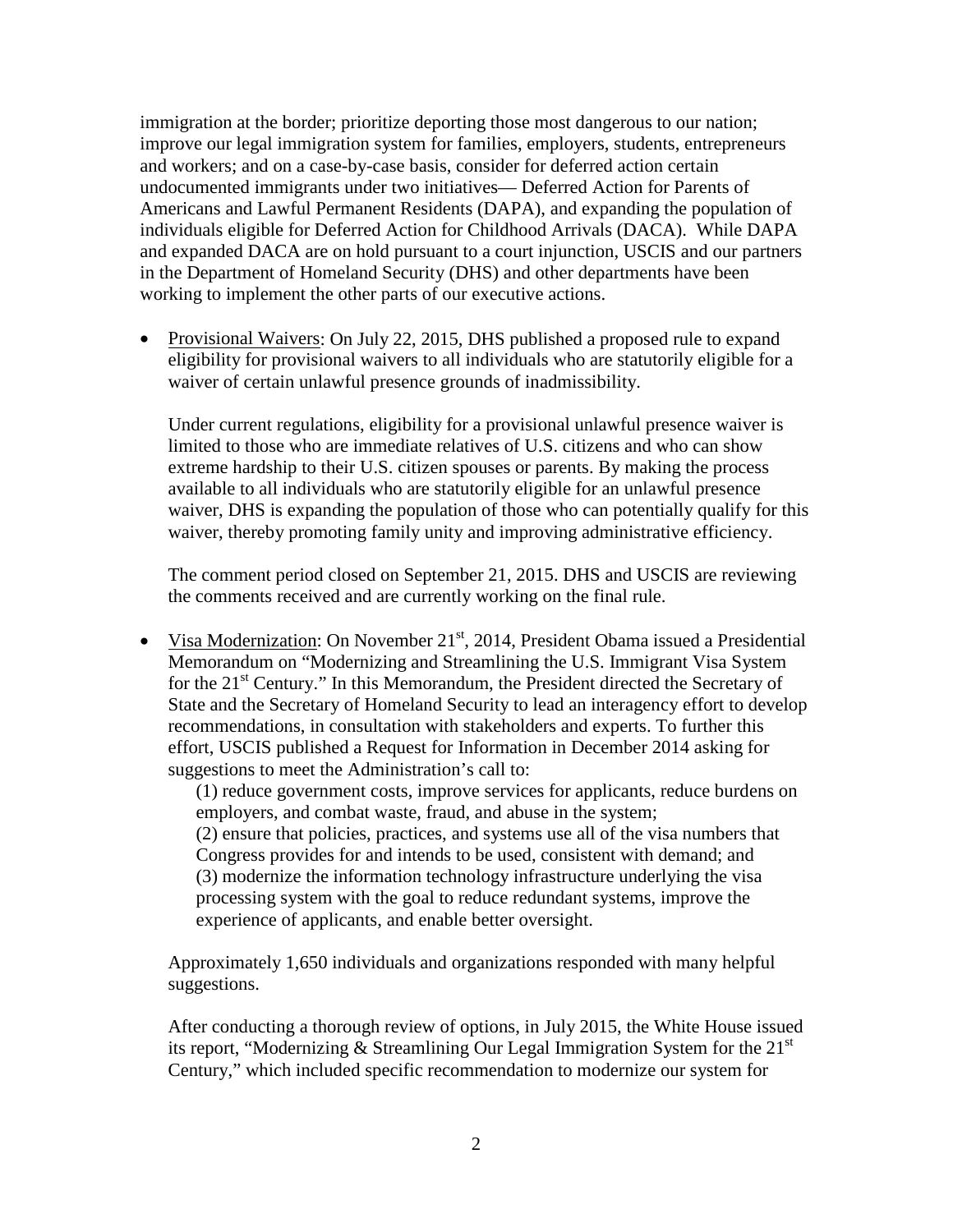efficiency and accessibility, streamline our legal immigration system, and strengthen our humanitarian system.

USCIS is the lead on many of these initiatives. We are making good progress towards making our legal immigration system better.

• Task Force on New Americans: Recognizing the value of undertaking deliberate immigrant and refugee integration efforts, President Obama created the White House Task Force on New Americans in November 2014. The Task Force includes 18 federal departments, agencies, and White House offices. I'm honored to serve as cochair of the Task Force, along with Cecilia Muñoz, Director of the White House Domestic Policy Council. On April 14, 2015, the Task Force submitted to President Obama its report titled, *Strengthening Communities by Welcoming All Residents: A Federal Strategic Action Plan on Immigrant & Refugee Integration*. The report establishes an immigrant integration strategy to help build welcoming communities across our nation and improve opportunities for new Americans to contribute to society to their fullest potential. Bringing new Americans together with their communities will strengthen the fabric of our nation and bolster our global competitiveness. The report provides an action plan that establishes 16 core goals that will be achieved, in part, through 48 recommended actions that Task Force members will pursue to help build welcoming communities, strengthen existing pathways to naturalization and promote civic engagement, support skill development, foster entrepreneurship, safeguard workers, and expand opportunities for linguistic integration and education.

In response to the recommendations of the White House Task Force on New Americans, USCIS announced a series of initiatives in September to improve customer service, highlight the rights and responsibilities of citizenship, and support aspiring citizens. These include online preparation and study tools, competitive grants supporting citizenship and immigrant integration, the ability to pay the naturalization fee with a credit card, a multilingual citizenship public education and awareness campaign, and new partnerships to strengthen engagement with customers at the local level.

To better facilitate federal and local collaboration of civic, economic, and linguistic integration, the Task Force launched the Building Welcoming Communities Campaign in September 2015. This campaign assists local communities in building welcoming communities for immigrants and refugees and providing them with the tools they need to succeed to the benefit of their local community and our nation. As of today, 47 communities have signed onto this campaign. In the coming weeks, the Task Force will submit a status report to the President on progress made since the release of the action plan in April.

• Extreme Hardship: On October 7, 2015, USCIS posted draft extreme hardship guidance on USCIS' website for public comment. The comment period ended on Monday, November 23, 2015, and USCIS is currently reviewing the comments.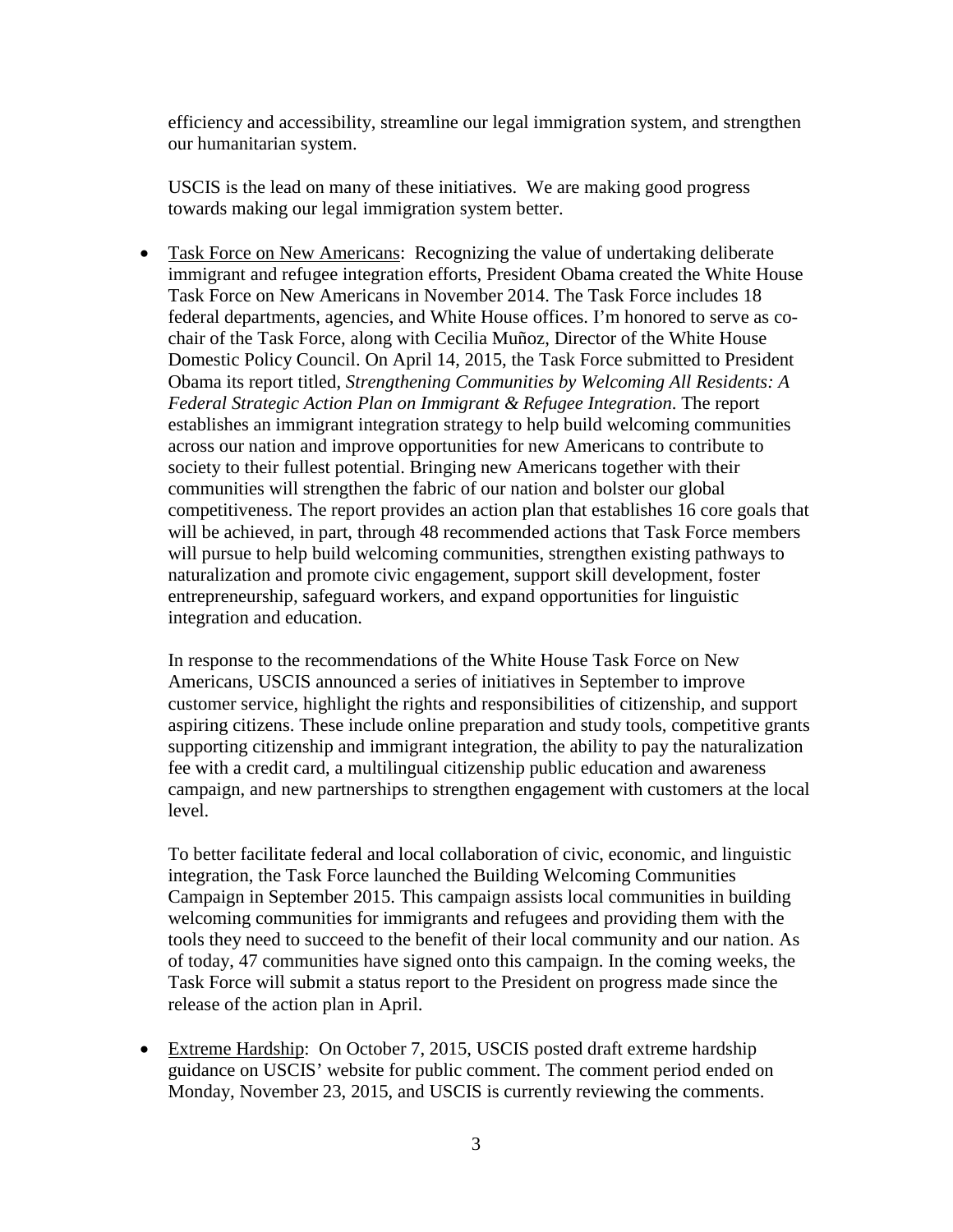Several provisions of the Immigration and Nationality Act (INA) authorize discretionary waivers to overcome certain grounds of inadmissibility. To qualify for the waiver, an eligible individual must demonstrate extreme hardship to specified qualifying relatives, such as U.S. citizen or lawful permanent resident (LPR) family members.

Over the years, the public has requested that USCIS clarify the extreme hardship standard, and on November 20, 2014, Secretary Johnson directed USCIS to develop such guidance.

The INA does not define "extreme hardship," but the federal courts and Board of Immigration Appeals have developed certain principles that govern the extreme hardship determination.

Building on these principles, USCIS drafted guidance that outlines factors USCIS officers consider when determining whether the extreme hardship standard has been met. The draft guidance applies to extreme hardship determinations under existing statutory waiver authority and does not create new authority to waive grounds of inadmissibility. The burden of proof continues to lie with the applicant to demonstrate that he or she meets the statutory requirements and merits a favorable exercise of discretion.

• Improvements to Employment-Based Immigrant and Nonimmigrant Programs: DHS will propose, through a rulemaking, to allow certain beneficiaries of approved Immigrant Petitions for Alien Worker (Form I-140) to obtain general work authorization. We will also propose to implement through regulation various provisions of the American Competitiveness in the Twenty-first Century Act of 2000 (AC21) and thereby clarify long-standing USCIS policy with respect to AC21. In doing so, consistent with that statute, DHS will propose to clarify which nonimmigrants are exempt from the numerical H-1B cap, increase job flexibility for certain workers, and provide increased guidance on the maximum period of admission for H-1B nonimmigrants. DHS will also propose to clarify protections for certain H-1B whistleblowers.

Same/Similar: On November 20, USCIS issued draft guidance to clarify when positions are considered to be in "a same or similar occupational classification" to promote consistency and efficiency in section 204(j) portability adjudications. Section  $204(i)$  of the INA, 8 U.S.C. § 1154(j), permits individuals who have long pending employment-based adjustment of status applications to change jobs without impacting the validity of their approved immigrant visa petitions for workers, as long as the new job is in the same or a similar occupational classification as the original job offer. Once implemented, this guidance should help individuals with pending adjustment of status applications who are unable to adjust due to visa unavailability to change employers, seek new job opportunities, or even accept promotions while they wait to become permanent residents, consistent with existing statutory authority.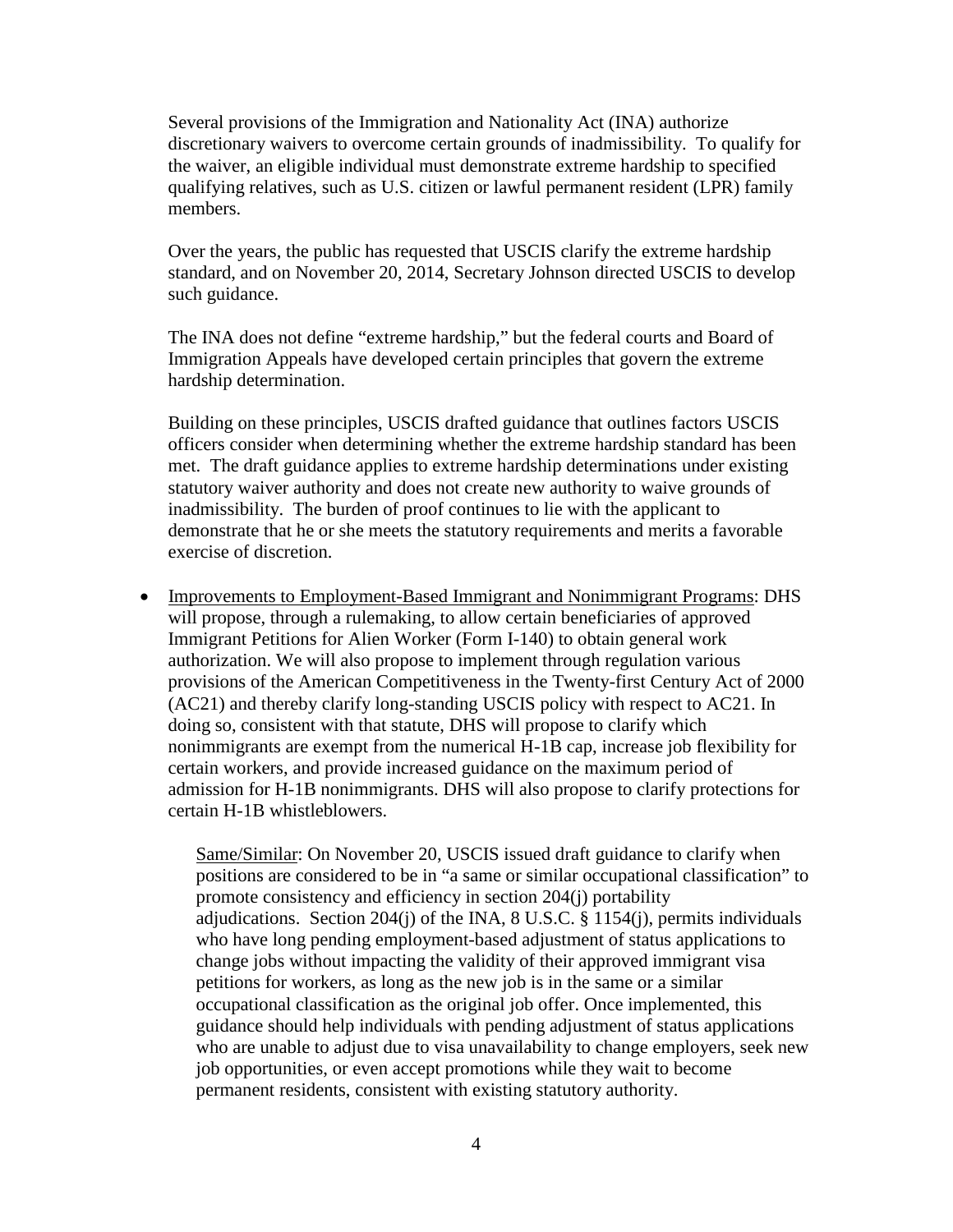#### **Effectively Managing the Refugee Admissions Program**

Another top priority focuses on our Refugee Admissions Program.

USCIS, working with other government partners, remains steadfastly committed to fulfilling its humanitarian mission to protect vulnerable refugees from around the world while maintaining the integrity of the process and ensuring the highest levels of security.

In Fiscal Years 2013, 2014, and 2015, USCIS and the State Department have succeeded in nearly reaching the annual refugee admissions ceiling of 70,000. This accomplishment reflects a worldwide commitment to refugee protection, as well as intense and committed efforts by all the interagency partners to improve, refine, and enhance the security vetting regime for refugee applicants, while maintaining its integrity and rigor. To that end the refugee security screening and vetting process has been significantly enhanced over the past few years. Refugees are subject to the highest level of security checks of any category of traveler to the United States, including the involvement of the National Counterterrorism Center, the Federal Bureau of Investigation's (FBI) Terrorist Screening Center, the Department of Homeland Security, the Department of State and the Department of Defense. All refugees, including Syrians, are admitted only after successful completion of this stringent security screening regime.

USCIS is prepared to work closely with the State Department and other interagency partners to support a larger refugee admissions program of 85,000 arrivals in FY 2016, including at least 10,000 Syrian refugees, while assiduously maintaining the integrity of the program and our national security. We will also continue to carefully monitor the security situation in the locations in which we travel to ensure the safety of our officers, program partners and refugee applicants.

The Central American Minors (CAM) Refugee and Parole Program provides certain minors in El Salvador, Guatemala and Honduras a safe, legal, and orderly alternative to the dangerous journey that some children are currently undertaking to the United States. This program allows certain parents lawfully present in the United States to request a refugee resettlement interview for unmarried children under age 21 in Guatemala, El Salvador, or Honduras. In some situations, the in-country parent of the qualifying child may also be eligible for consideration under the refugee program. Individuals considered for refugee status or parole will undergo the same rigorous background checks as all refugees. All refugee and parole applicants will be required to complete an in-person interview with a trained immigration officer.

#### **Continue Progress in Transformation**

Another priority is to modernize USCIS business and customer interaction processes. Over the past year we have made progress toward moving our workload to an electronic environment. All applications to replace a green card are now being processed in our new system. We also rebuilt and improved mechanisms for new immigrants by providing greater flexibility in paying the USCIS Immigrant Fee. At the end of FY 2015,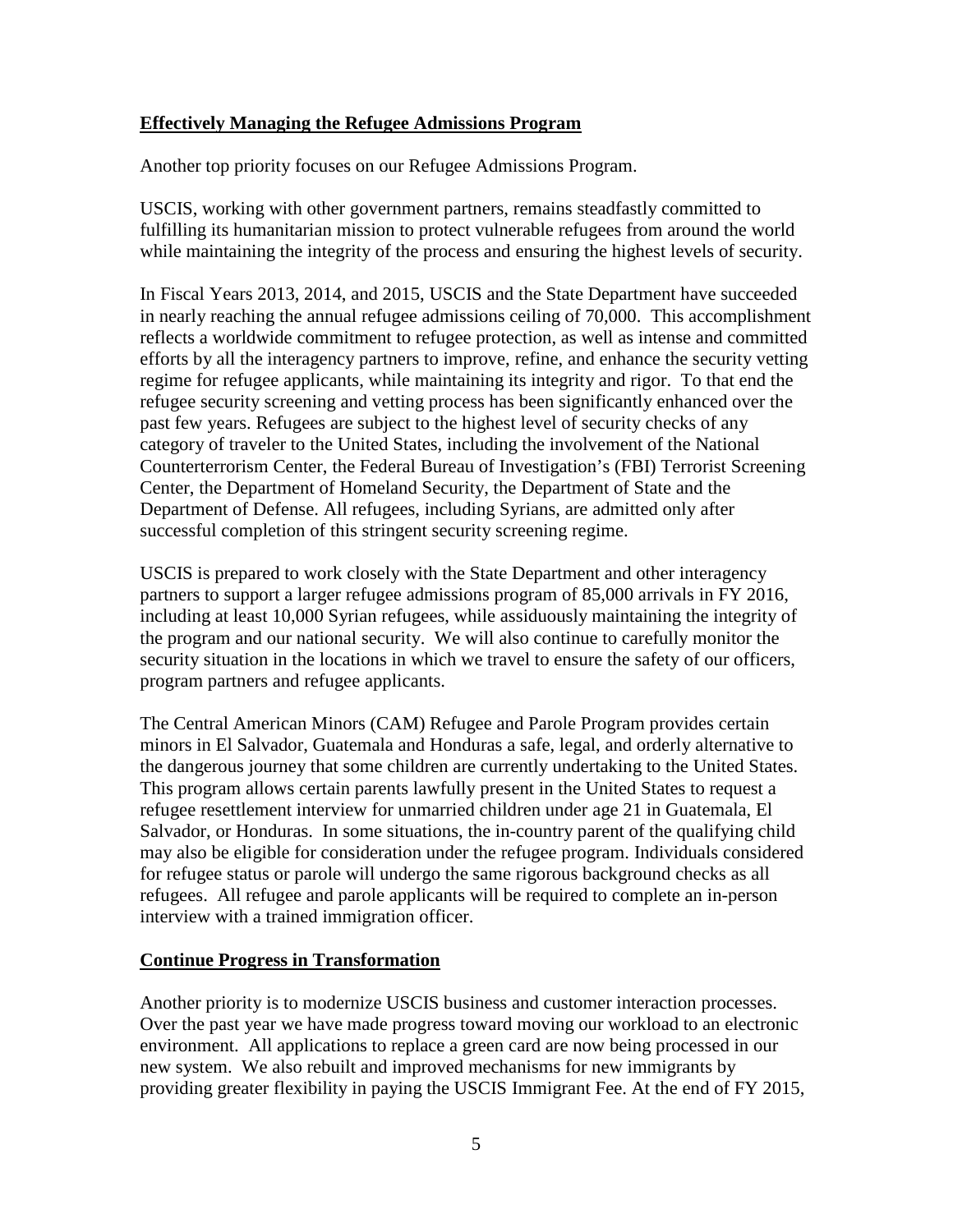approximately 16% of the volume of casework we process was achieved in the new system. We are now developing the capability to process all citizenship and naturalization applications as well as temporary protective status and deferred action applications and requests in an electronic environment. By the end of FY 2016 we anticipate at least 30% of USCIS workload volume will be in the new system.

#### **Improving Customer Service**

My final priority focuses on improved customer service and public engagement.

Public Engagement – Recognizing the need for transparency, we continue to emphasize the importance of communication and outreach, which is evident through our implementation of a robust stakeholder engagement program. Our Customer Service and Public Engagement Directorate maintains an open and accessible platform where a broad array of stakeholders are informed of, and are given the opportunity to comment on, immigration policy and operations as they are being developed. We also keep our customers informed about USCIS issues and activities. Each year, our Public Engagement Team hosts thousands of engagements with the immigration stakeholder community on a wide variety of topics such as parole options, business programs, humanitarian benefits, citizenship, and the Task Force on New Americans. Our engagements are conducted in person, by phone, through webinars, and through social media.

In Fiscal Year 2015, we hosted or participated in more than 3,700 local engagements and in 73 national engagements, reaching nearly 200,000 people. We also provide outreach to our stakeholders and customers in their own languages to share information about the services and benefits we offer. We have expanded our in-language engagements to include Spanish, Chinese, Creole, Korean, Vietnamese, Arabic, and Urdu. We are actively engaging with the community in new ways by seeking stakeholder feedback through our crowd-sourcing tool, USCIS Idea Community. We also have instituted a very successful monthly Twitter "office hours" session where we answer stakeholder questions about customer service.

Online Tools – USCIS is mindful of changing customer demographics and preferences. We are developing a successful multifaceted digital experience to better reach and serve our customers. Our prior customer service model did not adequately implement emerging technologies or reflect customers' needs. We are designing, in collaboration with our customers, a new online customer service experience known as myUSCIS.

Early this year, we launched the first of several tools for public use:

• The Help Center is a quick and easy way for customers to search for information about immigration benefits. This tool gets smarter over time via user feedback and use.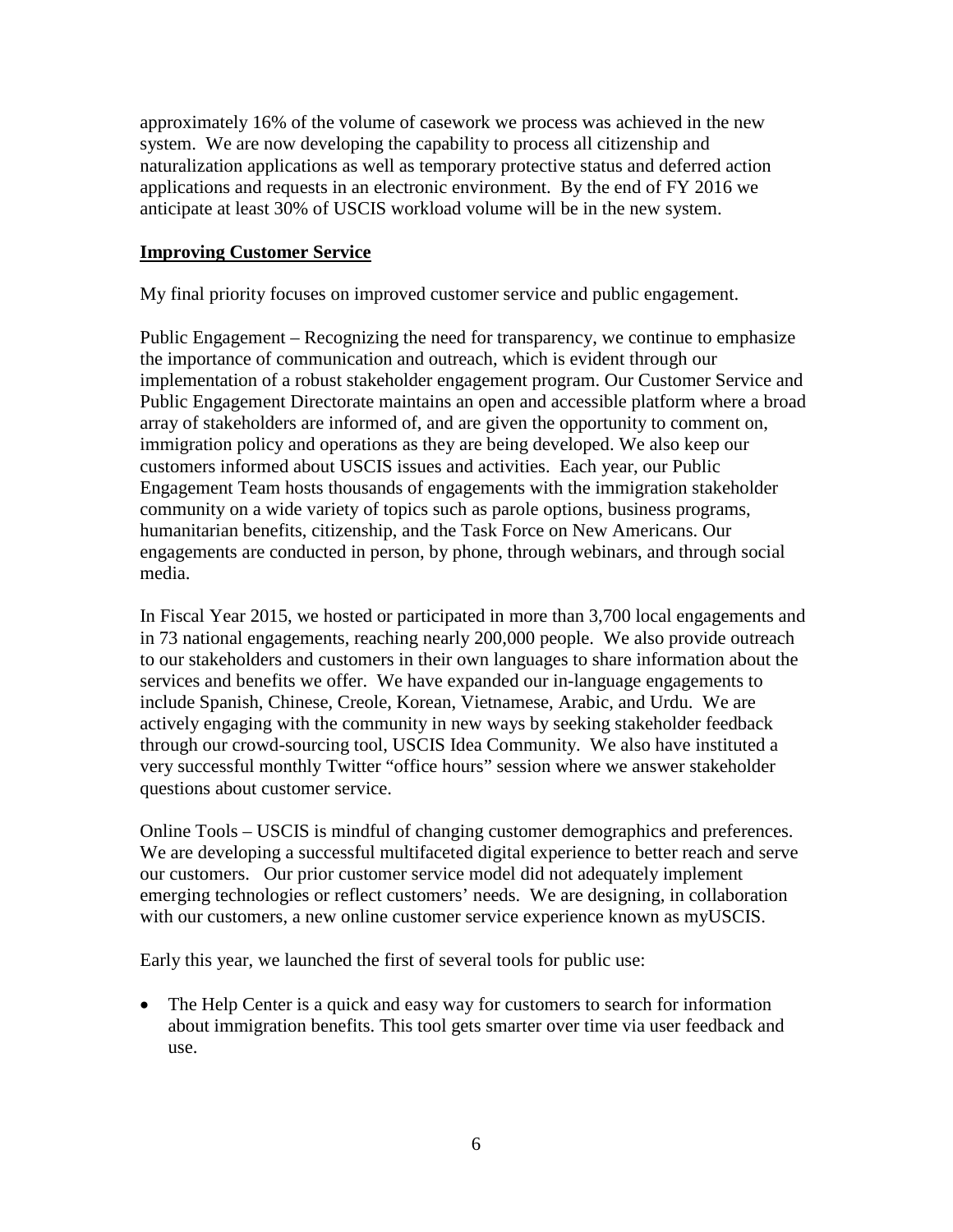• The Explore My Options feature helps alleviate anxiety about the immigration process by using information from the customer to provide some immigration options for them to consider. The tool then narrows the options available.

Since its initial launch, myUSCIS has grown and evolved. One feature we recently launched is a tool to locate doctors who are authorized to conduct the immigration medical exams for people who seek adjustment of status. We have also deployed tools that help people pursuing U.S. citizenship easily to locate an ESL or citizenship class in their neighborhood and take an interactive practice civics test.

Our work with myUSCIS is just beginning. Over the next year, we will launch enhanced features to schedule an appointment at a local office, get timely case updates, and locate an authorized legal services provider. We will also create ways for our customers to communicate with USCIS online, and we will launch multiple forms in our e-filing platform.

- Emma: Last week we launched "Emma," another innovative element of our strategy to improve our customers' digital experience. Emma is a computer-generated virtual assistant designed to help our customers find answers to their questions and to navigate through the USCIS.gov website. Because Emma uses natural language, customers feel as if they are speaking with a real person. We are the first DHS component to introduce a virtual assistant, and, in so doing, we have provided a new channel for our customers to engage with USCIS and to access trusted information.
- National Call Center: Our national call center handles an average of 1.2 million customer calls each month. Most of these calls are requests for general information, which Emma can handle quite easily. Currently, Emma can answer many common questions, and her knowledge base is growing. For the questions that Emma cannot answer, our development team works to analyze them so Emma can give more informative responses in the future. We are confident that the quantity and quality of Emma's answers will grow exponentially in a short time.
- Customer Management Information System: In the past year, USCIS has deployed the Customer Management Information System (CMIS) to nearly two-thirds of domestic field offices. CMIS enables USCIS to improve the customer experiences within field offices by providing real time data to office leadership on the time spent in the customer interview process. The system indicates how long customers have waited before being called, how long they spent with an officer, and the general outcome of the interview. In addition to managing the customer experience, CMIS data is extremely valuable in planning and allocating office resources according to quantitative data being collected by the system. The data will be used to increase efficiencies within the interviewing experience. All domestic field offices will be using the system by the end of February 2016.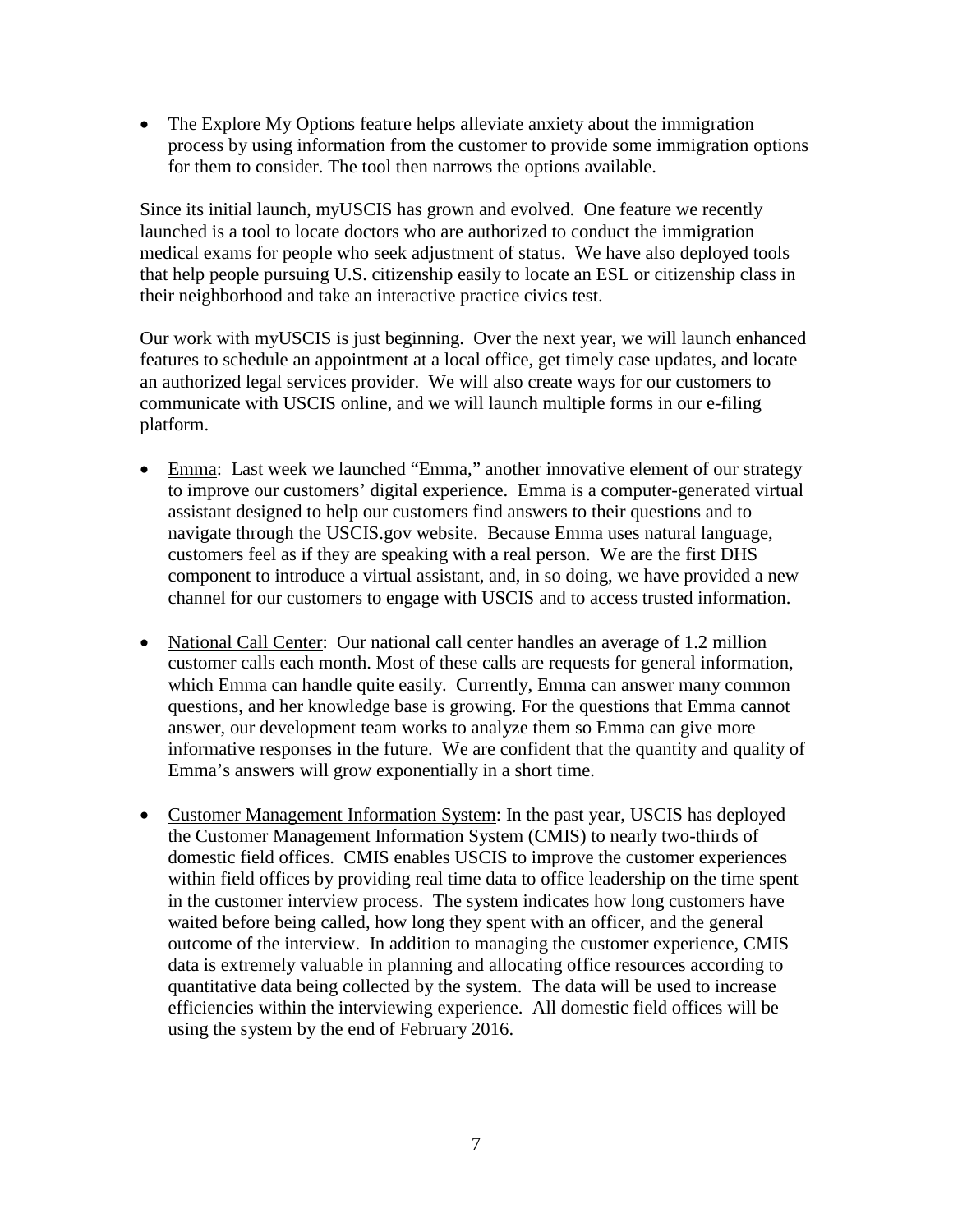#### **Operations Updates**

Beyond the work done in these priority areas, USCIS continues to process the more than eight million requests, applications, and petitions it receives each year. In order to accomplish this massive volume of work, USCIS established a new service center. USCIS signed an occupancy agreement with the General Services Administration (GSA) for 280,039 rentable square feet of GSA-leased office space in Arlington, VA. USCIS announced that the Crystal City Facility, named the Potomac Service Center (PSC), will become the fifth USCIS Service Center. While the "move-in ready" building was initially leased for processing anticipated requests under DAPA, USCIS has shifted existing workloads and funded vacant positions from the existing Service Centers and the National Benefits Center to the PSC to increase processing capacity, address existing case backlogs, and provide relief to the existing service centers that are currently operating above maximum capacity. Additionally, USCIS is using space at the PSC to hold Basic Training for incoming USCIS officers.

Over the last year, USCIS experienced some challenges with workload balance. While USCIS can anticipate some workload spikes or troughs, world events sometimes cause workloads for which USCIS cannot plan. Workload surges and new immigration benefit types may require re-prioritization of work until the agency can expand capacity. Changes in the demand for immigration benefits are extremely difficult to predict accurately. However, USCIS remains committed to maximizing operational efficiency by maintaining a flexible and nimble organization structure that is strengthened by adding additional staff capacity and rebalancing workloads to help mitigate the possibility of backlogs that could result from such unforeseen changes in demand.

In FY15 USCIS focused its efforts to meet its Government Performance and Results Act goals for the Form N-400, Application for Naturalization. The Form N-400 cycle time was reduced from 5.5 months at the end of FY14 to 5 months at the end of FY15, meeting the cycle time goal. This achievement was made without sacrificing quality or integrity.

#### **USCIS Anti-Fraud and National Security Screening Efforts**

USCIS remains committed to ensuring that immigration benefits are not granted to individuals who pose a threat to national security or public safety, or who seek to defraud the U.S. immigration system. In keeping with this commitment, USCIS has instituted a robust system of programs, procedures, and security checks, led by the Fraud Detection and National Security Directorate (FDNS). At its core, this system ensures that every application for an immigration benefit is screened before it is adjudicated.

FDNS has taken a number of recent steps to enhance its operational effectiveness, including: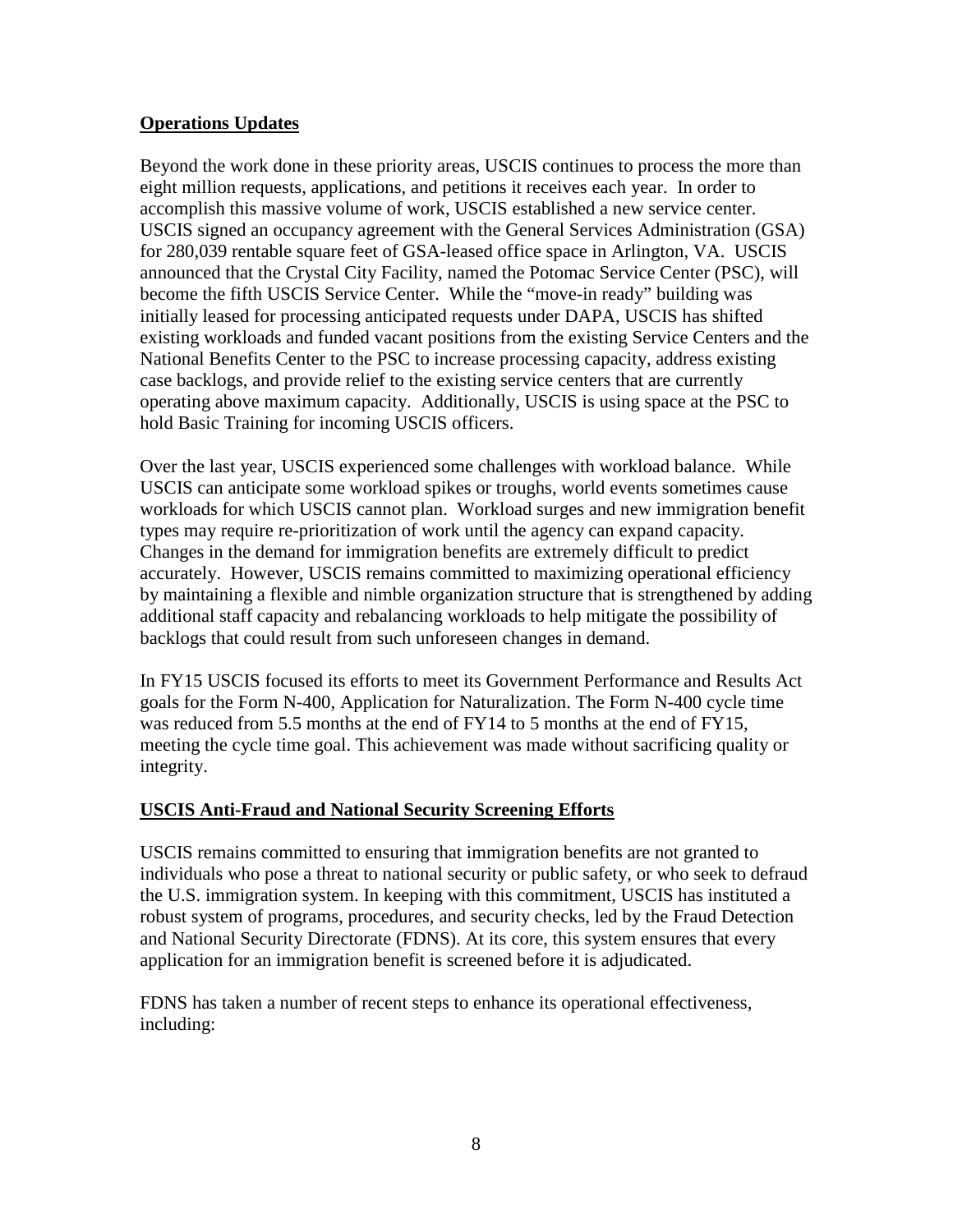#### *Fraud Detection Enhancements*

- Expanding and providing standardized guidance regarding the External Source Site Visit (ESSV) program. Under the External Source Site Visit (ESSV) Program, Department of State (DOS) Consular Officers located overseas can request domestic site visits to verify critical elements of visa applications and petitions. If a Consular Officer encounters a visa application which raises questions with fraud or eligibility that cannot be resolved at the consular post, a site visit to the petitioning individual or organization located stateside may help resolve the issue. FDNS Immigration Officers are posted full-time at Department of State's Kentucky Consular Center (KCC) and National Visa Center (NVC) to facilitate the exchange of information between DOS and USCIS.
- Expanding the Administrative Site Visit and Verification Program (ASVVP) to include L-1A Intracompany transferees, while continuing to conduct unannounced pre- and post-adjudication site visits on religious worker and post-adjudication site visits on H-1B petitions. During these site visits, FDNS officers verify information submitted with petitions, confirm the existence of the petitioning entity, review public records, take photographs, and speak with organizational representatives and the beneficiary. FDNS has conducted over 90,000 ASVVP site inspections since 2009 when this program was created.

Ensuring officers are provided with current information on fraud trends and patterns through the use of intelligence reporting and mandatory anti-fraud training. To that end, FDNS has implemented an updated intelligence report tracking and dissemination method via an agency-wide communication mechanism, and enhanced its ability to share immigration-related intelligence reporting with U.S. Government counterparts. The agency is harnessing technology to better enable identification of imposters, criminals, and others who are attempting to circumvent the immigration system.

- Implementing field-wide the Customer Profile Management System Identity Verification Tool (IVT), an Internet-based tool that retrieves, processes, and displays biometric and biographic data from the Automated Biometric Identification System. IVT displays applicant photos and information allowing visual verification of identity and biometric capturing prior to adjudication. IVT ensures that the immigration benefit is granted to the correct individual.
- USCIS is currently in the planning stages of centralizing the adjudication of Special Immigrant Juvenile (SIJ)-related petitions and applications. Centralization will better leverage and develop the expertise of personnel adjudicating SIJ benefits, to ensure consistency and better identify fraud indicators and trends.
- FDNS Training Division added thirty-eight hours of criminal investigation for non-law enforcement officers to the FDNS Officer Basic and Journeyman training courses. The training is conducted by Federal Law Enforcement Training Centers (FLETC) personnel.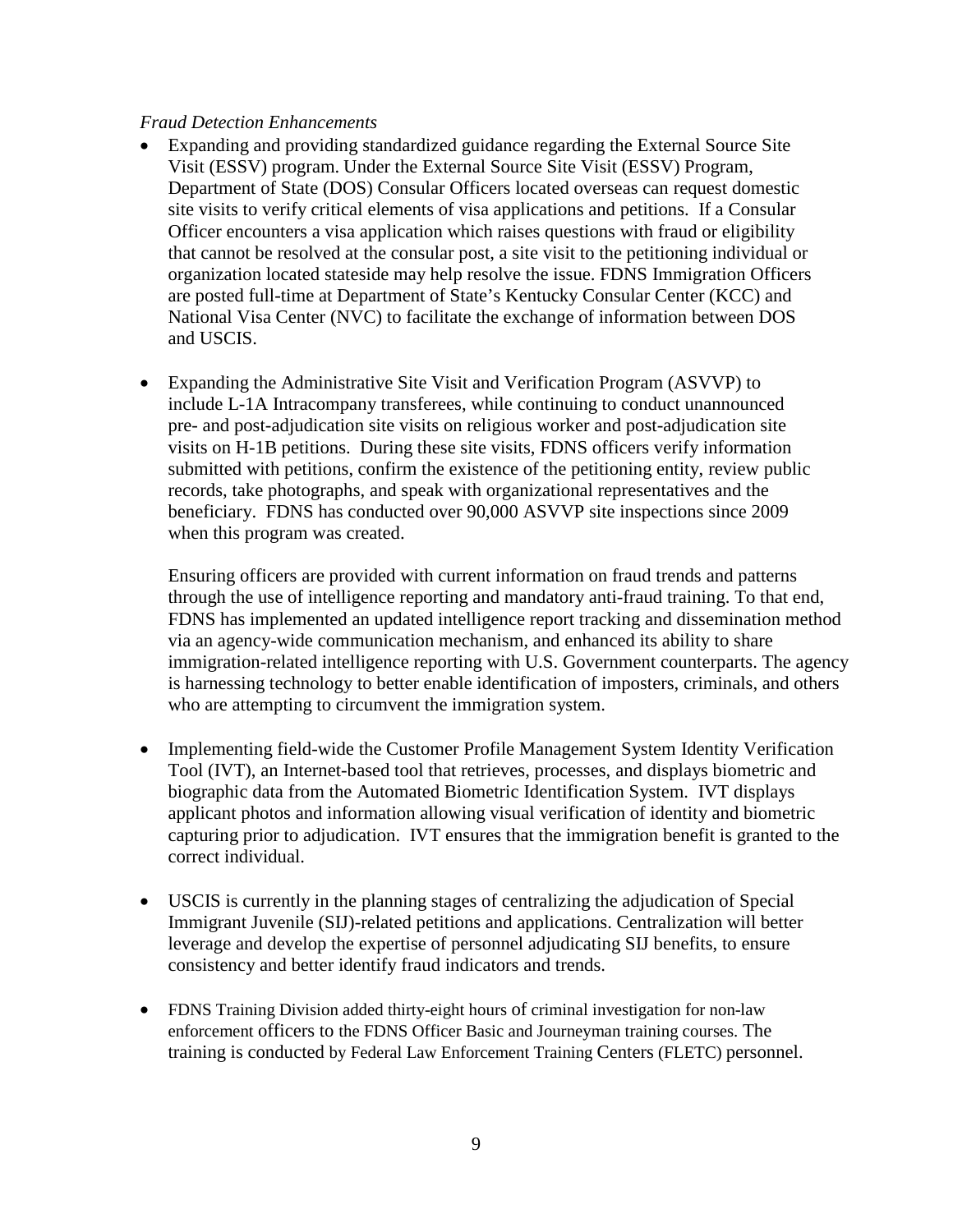#### *National Security, Screening, and Vetting Enhancements*

To ensure national security and public safety threats are recognized and addressed, USCIS continues to conduct a combination of automated and manual biographic and biometric background checks. In support of these screening efforts, FDNS partners closely with law enforcement and intelligence community agencies, including the FBI's Joint Terrorism Task Forces and all State and Major Urban Area Fusion Centers, and has detailed FDNS officers to U.S. Customs and Border Protection's National Targeting Center, U.S. Immigration and Customs Enforcement's Document and Benefit Fraud Task Forces, and Forensic Laboratory, the National Counterterrorism Center, the Terrorism Screening Center, the Department of State's Kentucky Consular Center and National Visa Center, INTERPOL's National Central Bureau, and others.

#### **Asylum and Credible Fear Claims**

The influx of migrants across the Southwest border for the last couple of years has resulted in significant increases in apprehensions and expedited removals. In the expedited removal process, USCIS plays an important role in ensuring that those who are being persecuted and qualify for asylum are not improperly returned to their home countries. Our specially-trained asylum officers interview individuals who express a fear of return during the expedited removal process to determine whether they have a credible fear of persecution or torture. Individuals who meet the credible fear threshold are placed in removal proceedings before an immigration court, where they can apply for asylum or other relief. Individuals found not to have a credible fear of persecution may request review of that finding by an immigration judge. USCIS coordinates closely with our DHS partner agencies, CBP and ICE, to screen individuals for credible fear as part of the expedited removal process.

Over the last four years, the number of credible fear claims has climbed sharply from 13,880 in FY12 to 48,052 in FY15. USCIS has pursued a number of strategies to address this increased caseload, including:

- Expanding asylum officer staffing by 110 new positions in FY15 and by 260 officers since 2012;
- Deploying 30 officers on temporary assignments throughout the year to Southwest border detention facilities;
- Maximizing overtime; and
- Maintaining a remote adjudication capability that enables asylum officers to process credible fear cases from any location.

As a result of these efforts, USCIS has aggressively expanded our adjudicative capacity and accelerated processing times, maintaining an average processing time of 10 days or less for credible fear and reasonable fear. In addition, as part of the federal government's coordinated response on the southwest border, USCIS has deployed additional asylum officers to key detention facilities along the border. Our ability to timely process credible fear claims saves valuable detention resources, enables the entire expedited removal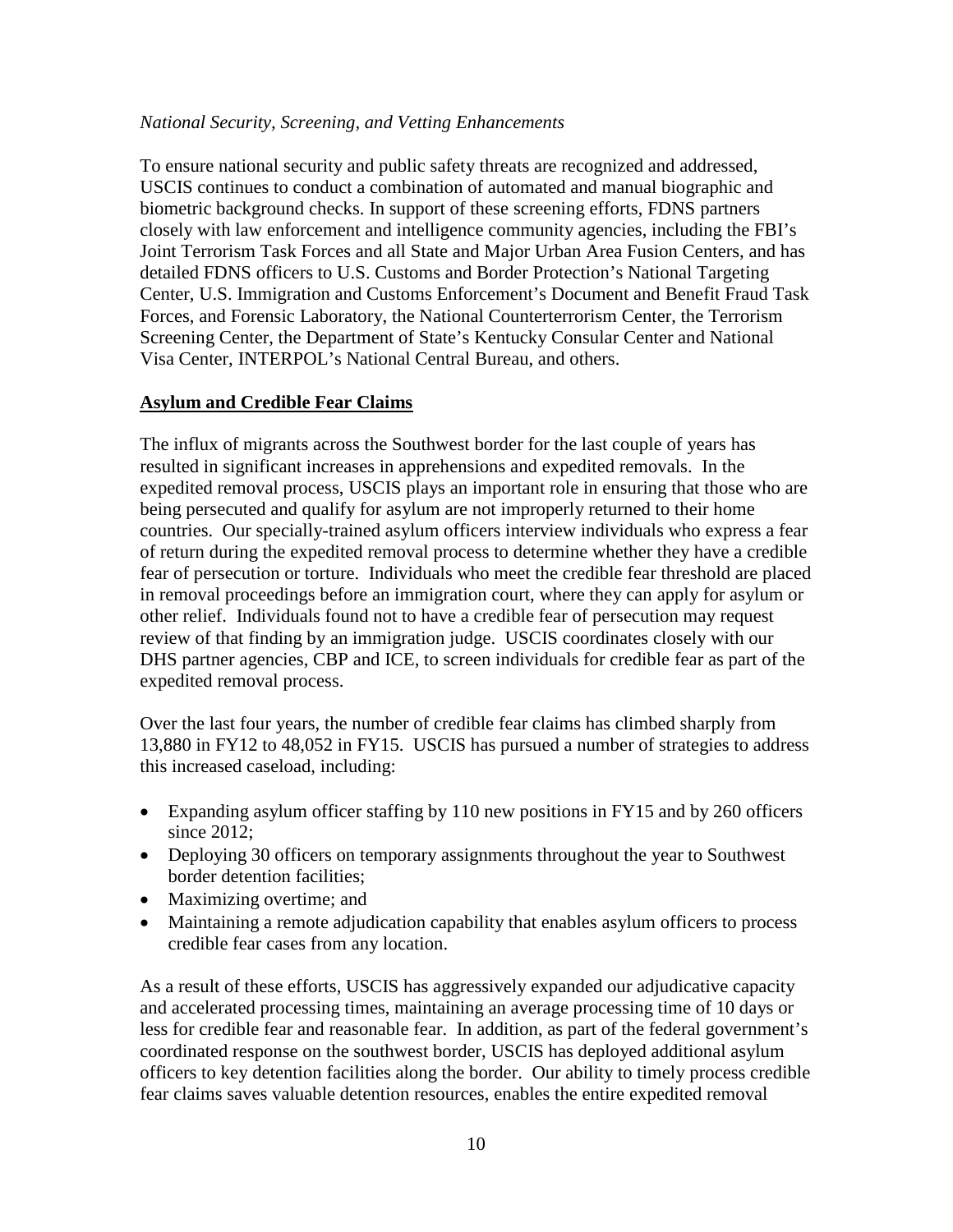process to operate more efficiently, and most importantly, minimizes detention of potential asylees and victims of torture.

These efforts have not come without costs. Resources have been diverted from our affirmative asylum caseload to the credible fear caseload, causing our pending affirmative asylum caseload to grow from 15,526 cases at the end of FY12 to over 108,000 cases at the end of FY15. In order to help reduce the pending caseload, the expansion of the Asylum Corps continues, and this quarter USCIS is in the process of onboarding 72 additional asylum officers. We will continue to identify ways to maximize our resources, work efficiently, and enhance quality as we work to address both the credible fear and affirmative asylum caseloads.

USCIS is also supporting efforts to address the flow of unaccompanied children across the Southwest border. While unaccompanied children are not subject to expedited removal and therefore do not enter the credible fear process, USCIS has initial jurisdiction over asylum applications filed by unaccompanied children under the Trafficking Victims Protection Reauthorization Act of 2008. In FY15, USCIS has received 14,218 asylum applications from unaccompanied children—approximately seventeen percent of the asylum applications received overall by USCIS in FY15. Of the 10,763 unaccompanied children asylum cases adjudicated on the merits in FY15, 41.2% (4,439) have been granted asylum status.

USCIS also adjudicates Special Immigrant Juvenile (SIJ) petitions filed by unaccompanied children. In FY15, over 11,500 SIJ petitions were filed.

USCIS remains strongly committed to supporting the government-wide response to the migration flows on the Southwest border, including ensuring those who have protection claims are provided the opportunity to have those claims heard. At the same time, USCIS remains committed to preventing immigration fraud, including in asylum and other humanitarian adjudications. In the last several years, USCIS implemented several organizational changes that strengthen our ability to combat asylum fraud including the creation of a dedicated Fraud Detection and National Security (FDNS) branch at Asylum Division Headquarters; doubling the FDNS immigration officer corps nationally at the eight Asylum Offices; and the establishment of an interagency working group to investigate and prosecute asylum fraud including partners from DHS Homeland Security Investigations and DOJ Executive Office for Immigration Review and Executive Office for United States Attorneys. These developments, and numerous successful criminal convictions in recent years, demonstrate the Department's commitment to asylum fraud detection and prevention.

#### **International Operations – Intercountry Adoptions, Haitian Family Reunification Program, and Filipino World War II Veterans Parole**

USCIS plays a critical role in the intercountry adoptions process in coordination with the Department of State. The International Operations division within USCIS provides services to U.S. citizens living abroad and U.S. families who travel abroad to adopt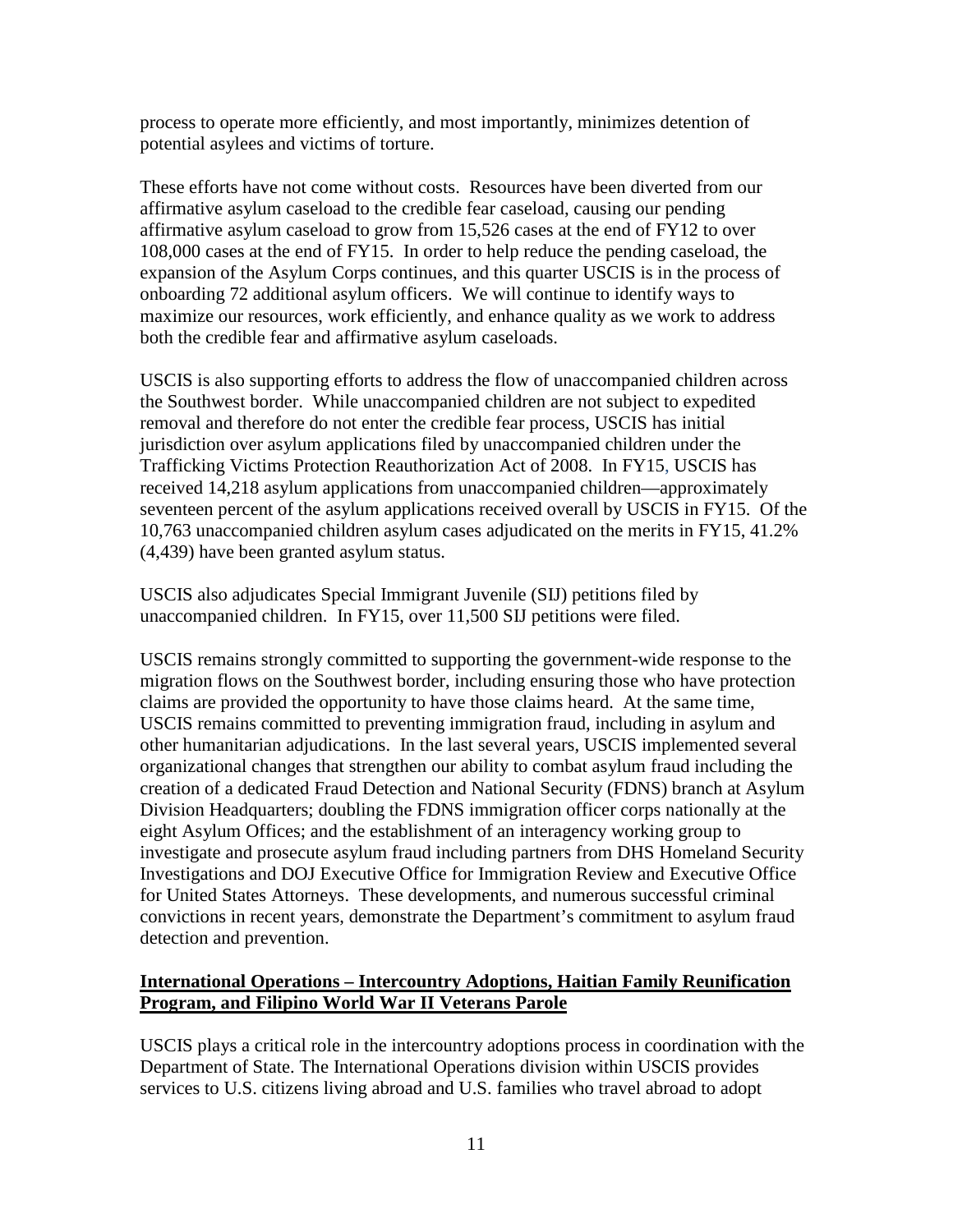children. The National Benefits Center has a very unique and highly specialized line of customer service for prospective adoptive parents. Domestically at the National Benefit Center there are a team of officers who work with prospective parents and adjudicate orphan-related Forms I-600A and I-600 and Hague-related Forms I-800A and I-800. Overall USCIS has seen a decrease in the number of petitions for intercountry adoptions. In FY15, filings decreased by 17.8 percent from the previous fiscal year.

Over the past two years, USCIS has realigned its international footprint to better optimize its international presence and resources by adjusting staffing levels in certain international locations and closing three offices, given the significant reduction in workload in those offices following the centralization of the filing and adjudication of waiver applications in the United States. USCIS will be closing an additional office in December. USCIS also has enhanced the integrity of its programs by expanding the use of secure boarding foils in lieu of travel letters for certain benefit types in partnership with the Department of State.

USCIS has worked with the Government of Guatemala, in partnership with the Department of State, to facilitate resolution of long-pending adoption cases filed by U.S. citizens. Guatemala has made significant progress in the past year and only 5 cases remain pending from approximately 3,000 that were in process when the Hague Adoption Convention entered into force for the U.S. on April 1, 2008. In addition, USCIS has worked in partnership with the Department of State and the government of Haiti to develop a smooth transition process for pending adoption cases after the Government of Haiti joined the Hague Adoption Convention. USCIS has participated with the Department of State in joint delegations to the Democratic Republic of the Congo (DRC) to try to resolve the continuing suspension on exit permits preventing adopted children from leaving the DRC and stands ready to provide any further technical assistance to enable these children to join their new families in the United States as soon as possible.

In December 2014, USCIS announced via *Federal Register* Notice that it would implement a Haitian Family Reunification Parole (HFRP) Program to enable certain beneficiaries of approved immigrant visa petitions to receive a discretionary grant of parole to enter the United States up to approximately two years before their immigrant visas become available. The program is intended to expedite family reunification through safe, legal, and orderly channels of migration to the United States, increase existing avenues for legal migration from Haiti, and help Haiti continue to recover from the devastation and damage suffered in the January 12, 2010 earthquake.

In addition, USCIS is developing the criteria and process for certain Filipino WWII veterans to seek parole for their family members to join them in the United States while they await visa availability. As announced in the report *Modernizing & Streamlining our Legal Immigration System for the 21st Century*, DHS is creating a parole policy that will allow certain family members of Filipino-American veterans to request parole to come to the United States to provide support and care to their Filipino veteran family members who are U.S. citizens or Lawful Permanent Residents. It is estimated that there are between 2,000 and 6,000 Filipino-American veterans who fought under the American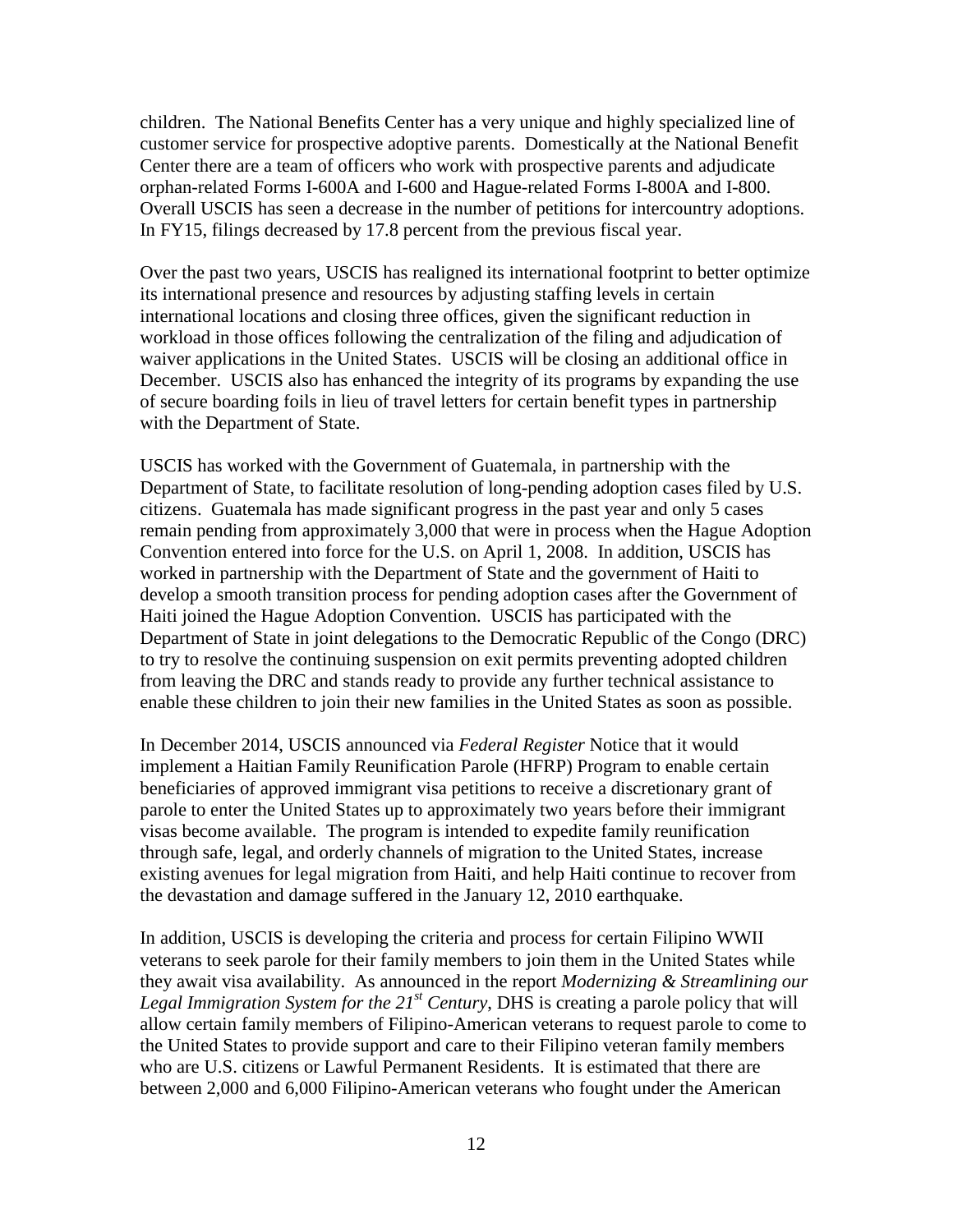flag during World War II and are living in the United States at this time. Many are separated from their family members who must await many years to immigrate to the United States because of the annual limit on the number of available family-based immigrant visas. USCIS intends to announce and implement this program in the spring of 2016.

## **Temporary Protected Status**

Under the INA, the Secretary of Homeland Security has discretionary authority to designate a country for Temporary Protected Status (TPS) after consulting with other appropriate federal agencies, including the Department of State. As the Department of Homeland Security component responsible for administering the TPS program, USCIS plays a significant role in the designation process.

Currently, thirteen countries are designated for TPS: El Salvador, Guinea, Haiti, Honduras, Liberia, Nepal, Nicaragua, Sierra Leone, Somalia, South Sudan, Sudan, Syria, and Yemen. In response to emerging humanitarian and protection needs, several of these countries have been newly designated since I last testified before the full Committee, and I would like to highlight those. Guinea, Liberia, and Sierra Leone were designated in November 2014 due to the outbreak of Ebola virus disease in West Africa. Nepal received its initial designation for TPS in June 2015 following a devastating magnitude 7.8 earthquake. And Yemen is the latest country to receive TPS, having been designated in September 2015 because of the ongoing armed conflict. Additionally, Syria and South Sudan were redesignated for TPS in April 2015 and November 2014, respectively, increasing the number of nationals of those countries eligible for TPS.

Applicants for TPS undergo thorough security checks, and individuals with certain criminal records or who pose a threat to national security are not eligible. Those who are granted TPS are authorized to work, may request travel authorization, and cannot be removed from the United States for the duration of their status. TPS does not provide a way for individuals who are not residing in the United States at the time of designation to come to the United States, nor does it provide a means by which beneficiaries may bring family members into the United States.

# **EB-5**

USCIS continues to take steps to improve operational capacity and program integrity in the EB-5 immigrant investor visa program. In FY15, USCIS's Immigrant Investor Program Office expanded the number of adjudications staff by 37% and grew the number of support staff by 20% from the prior fiscal year.

There was a marked increase in EB-5 filings as FY15 drew to a close, presumably due to the potential sunset of the regional center program, the high demand for visa numbers and the desire to lock in a priority date. Absent reauthorizing legislation, the EB-5 regional center program will lapse on December 11, 2015.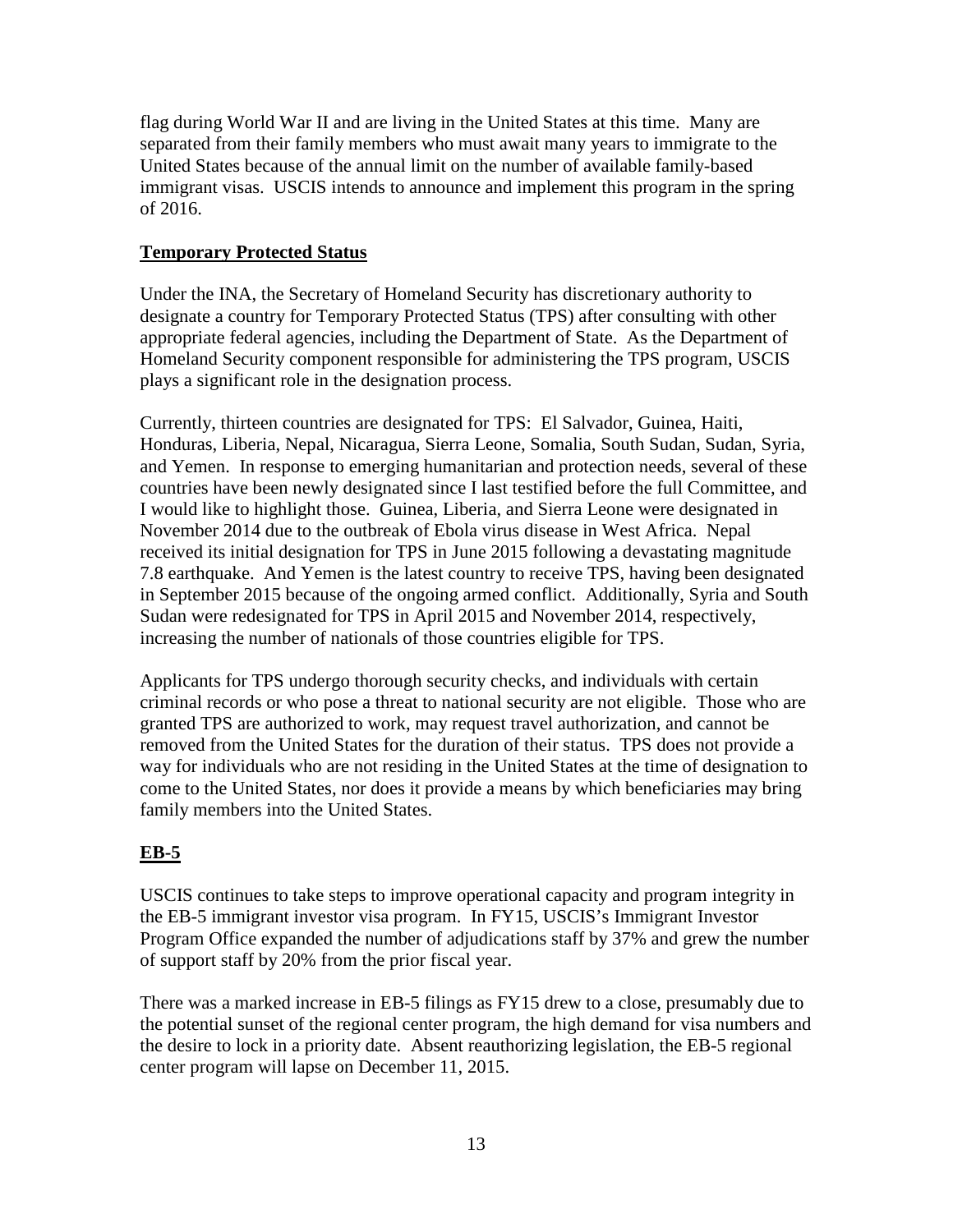In FY15, USCIS more than doubled the embedded Fraud Detection and National Security staff devoted to EB-5 and more than tripled the number of overseas verification requests sent to post in support of the adjudication of EB-5 applications and petitions. USCIS is also preparing to launch a domestic site visit pilot program in support of EB-5-related adjudications in FY16.

Stakeholder engagement continues to be a critical part of efforts to improve both program efficiency and integrity and in FY15 USCIS offered a new series of EB-5 informational series to enhance engagement with the stakeholder community. In April 2015, the Secretary of Homeland Security approved protocols related to the ethical administration of the EB-5 program. USCIS provided training on these protocols to all DHS and USCIS employees and contractors involved in policymaking, evaluation, or review of the EB-5 program or the adjudication of any particular EB-5-related petitions or applications.

# **E-Verify**

E-Verify is a critical program within the Department that encourages and assists employers in their compliance with our immigration-related employment eligibility verification laws. We are doing everything we can not only to optimize performance of the system but to ensure its integrity and accuracy, improve ease of use, and expand customer services. I am committed to building on the success of this program that enrolls approximately 1,200 new employers per week, with more than 70,000 enrolled in total in FY 2015. In the past FY, almost 32,000,000 queries were run through the system, representative of cumulative total of more than 622,000 employers enrolled.

USCIS continues to improve E-Verify's accuracy by increasing the number of databases checked by the system and introducing quality control enhancements designed to reduce the likelihood of data entry errors. In FY15, we expanded the RIDE Program (Records & Information from Department of Motor Vehicles for E-Verify) an ongoing E-Verify initiative that links E-Verify with state departments of motor vehicles (DMVs) and other state public safety offices in conjunction with the American Association of Motor Vehicle Administrators. RIDE allows E-Verify to validate the authenticity of driver's licenses and state identification cards presented by employees as Form I-9 identity documents. RIDE helps to reduce document fraud and boosts the accuracy of E-Verify employment eligibility verification. In FY15, RIDE added Nebraska and North Dakota to the rolls with Mississippi, Florida, Idaho, and Iowa. Wisconsin was just added in November FY 2016.

USCIS continues to implement improvements to E-Verify, with a specific focus on the scalability of E-Verify's technical infrastructure for future expansion. To that end, a Program Management Office was established to oversee this operation, which is classified as a major information technology investment for the department. Closely following an approved acquisition strategy and baseline life-cycle cost estimate, the underlying E-Verify system architecture will be decoupled to ultimately deploy a modernized system.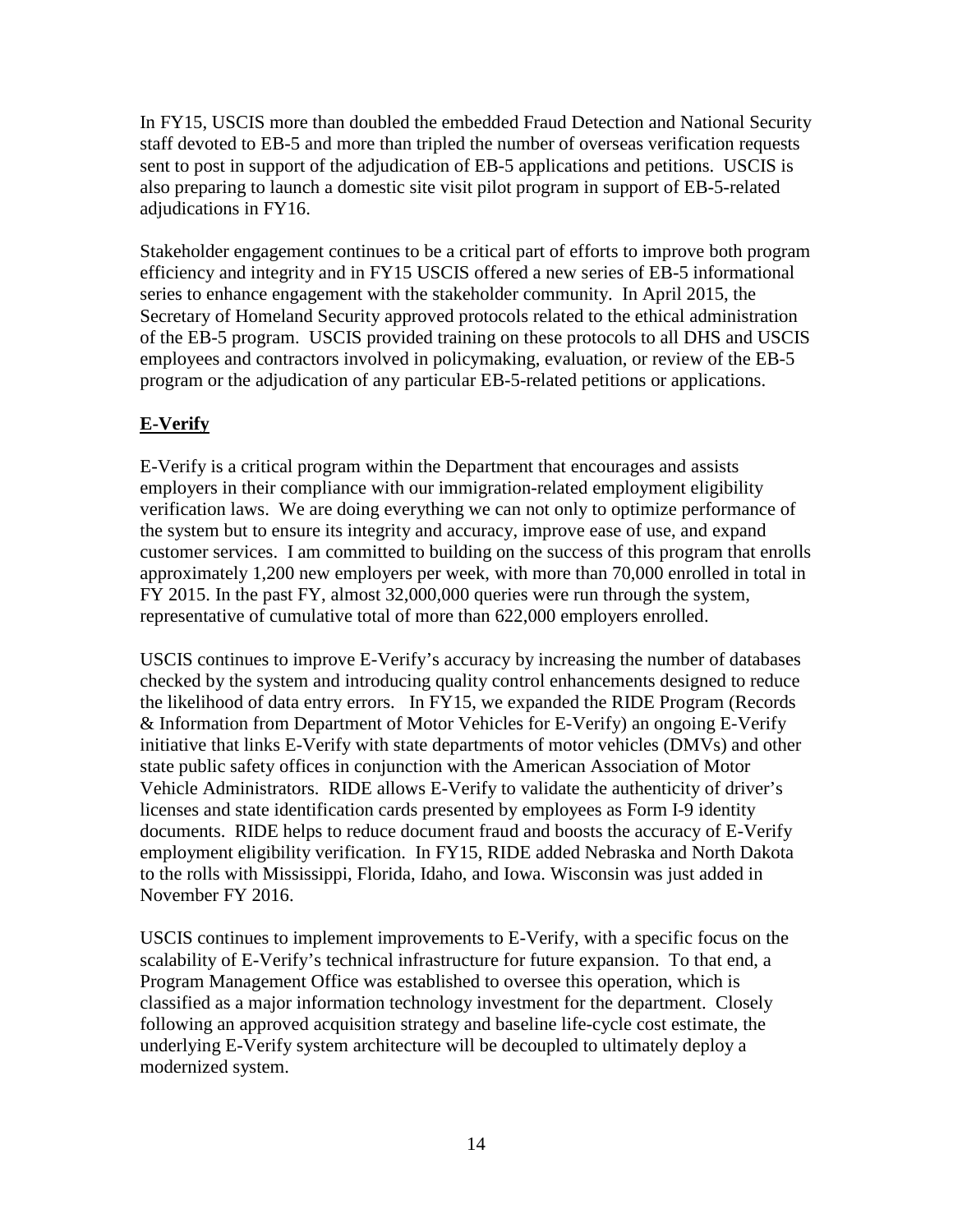In an effort to ensure that employee rights are protected, USCIS continues to offer services for job seekers. In FY15, USCIS deployed myE-Verify, a website that provides information and tools that serve the needs of workers and job seekers, in both English and Spanish, in all 50 states, the District of Columbia, and U.S. territories. myE-Verify incorporates the previously released Self Check which allows workers to verify personal information against the same records E-Verify checks. Job seekers can confirm that their records are in order or, if a mismatch occurs, learn how to make updates before accepting a position of employment with an E-Verify enrolled employer. Additional features rolled into this online suite of services include the capability to create a unique, secure personal myE-Verify account by allowing users to protect their identities and the fraudulent use of their SSNs by self-locking their SSNs in E-Verify. There is also a case history feature, which allows the account holders to see when and where their identity was used in both E-Verify and Self Check, along with the ability to track the status of their E-Verify case. Finally, within the site there are multi-media resources for workers and jobseekers to learn about employee rights.

Lastly, USCIS is working to establish a formal process within E-Verify by which individuals can request a review of their final case outcomes in order to help reduce erroneous results. Initial planning has begun with an E-Verify Paperwork Reduction Act notice and request for comment published in the Federal Register to include the proposed Final Nonconfirmation (FNC) review process, which will allow a case to be re-opened once an employee calls DHS/Verification (or SSA), returning the final response to the employer electronically in the form of a Case Status Alert in E-Verify instead of issuing a hard copy letter.

#### **Unlicensed Practice of Immigration Law**

Immigration services scams are a serious national problem. Anyone can fall prey to a scam, including U.S. citizens and lawful permanent residents. We have made fighting these scams one of our highest priorities. Our agency is committed to educating applicants about immigration fraud, warning them of the potential dangers and common tactics, and ensuring that they know how they can find qualified legal advice and assistance with their immigration forms.

This past summer, we celebrated the fourth anniversary of the launch of our efforts to combat these scams through the Unauthorized Practice of Immigration Law (UPIL) Initiative. In Fiscal Year 2015, we hosted about 1,600 national and local UPIL engagements, reaching more than 106 thousand people with the intent of raising awareness in local communities and equipping applicants with the information they need to protect themselves from such deceptive practices. We continue to leverage our longstanding relationships with federal and local partners to combat UPIL.